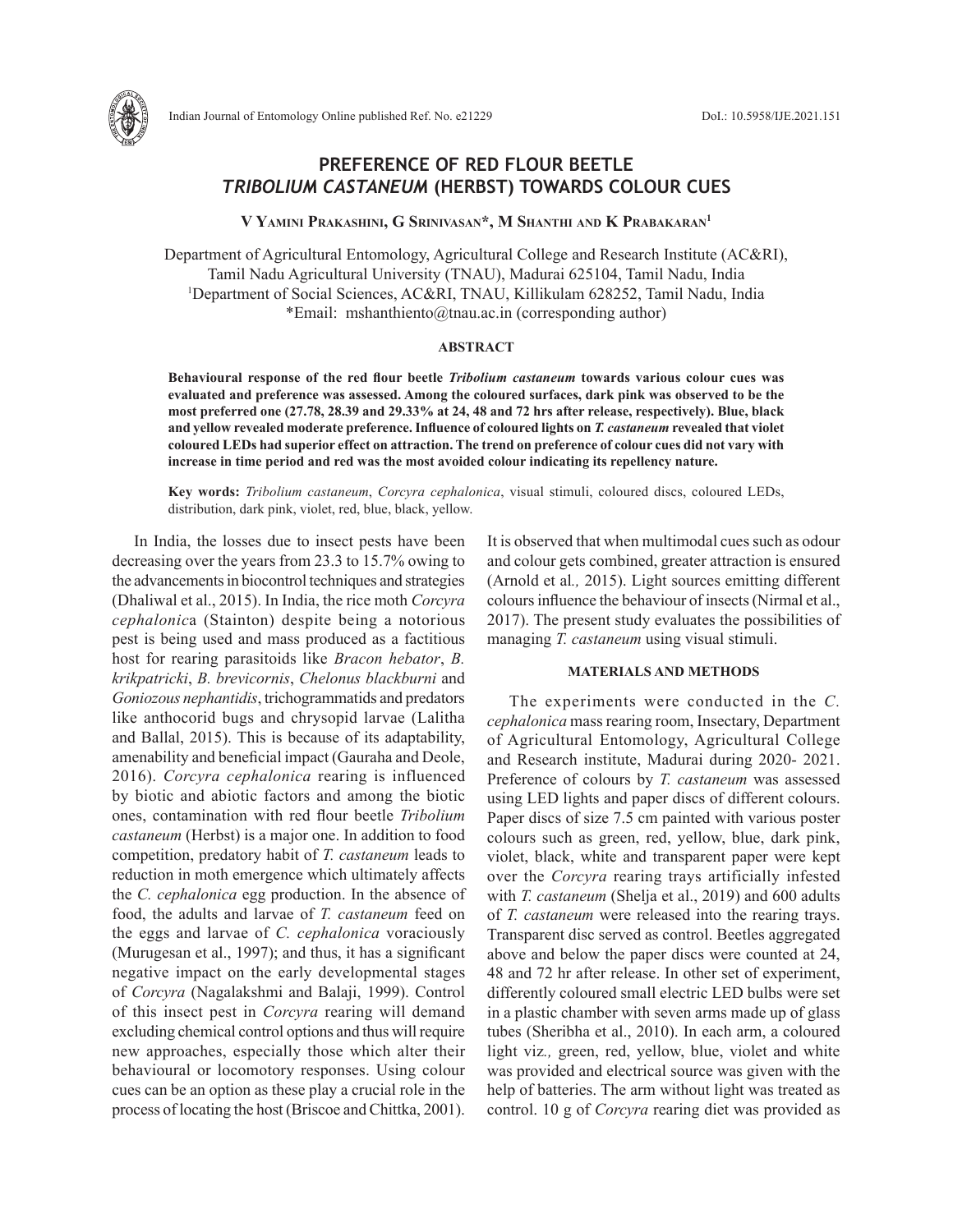food source inside each of the arms. Totally 300 adults were released at the centre and beetles attracted to each colour was counted after 24, 48 and 72 hr. The beetles were discarded from the arms after taking observations on 24 and 48 hr after release. Both the experiments were laid in completely randomized design with three replications. Distribution % was calculated according to Reza and Parween (2006). The experimental data were subjected to arc sine transformation and the means separated using DMRT (Duncan's Multiple Range Test, p=0.05) with SPSS 16.0 software.

## **RESULTS AND DISCUSSION**

The results of variation in responses from *T. castaneum* adults to different colour cues revealed the preference of *T. castaneum* adults to specific visual stimuli (Table 1); maximum preference was observed in dark pink colour- 27.78, 28.39 and 29.33% at 24, 48 and 72 hr after release (HAR), respectively; this increased with time period and the preference to other coloured discs varied. Dark pink was followed by violet (14.11%) and blue (12.39%) at 24 HAR. After 48 HAR, the preference towards green, violet and white got increased when compared with the preference at 24 HAR. Evaluation of coloured LED lights revealed violet as the most attractive one- 24.22, 5.78 and 2.00% at 24, 48 and 72 HAR, respectively; at 48 and 72 HAR,

the beetles tend to response equally to violet and blue, and statistically on par with each other. At 48 HAR, yellow (4.33%), green (2.11%) and white (2.33%) revealed a moderate distribution of *T. castaneum,* meanwhile at 72 HAR it was yellow (1.33%) and green (0.89%) LEDs which were preferred next to violet and blue. Distribution on arms with red LED was meagre indicating the avoidance by adults.

Thus, the dark pink and violet are the most attractive cues and red colour is a repellent for *T. castaneum*. These observations corroborate with earlier ones- violet and green exhibiting the maximum and least preference, respectively (Shelja et al., 2019). Higher attraction in dark pink colour is in conflict with the reports of Reza and Parween (2006). Least preference of red colour observed now is in agreement with those of Arab and Salem (2018); also, with those of Sheribha et al (2010). Park and Lee (2017) observed that preference of red LED by *T. castaneum* was low in comparison with other LEDs. Song et al. (2016) evaluated the attractiveness of *T. castaneum* towards LEDs and BLB (black light bulb) traps and observed that red LED trap was more attractive which is in contrast with present study.

### **ACKNOWLEDGEMENTS**

The authors thank the Department of Agricultural

|              | 24 HAR        | 48 HAR                  | 72 HAR                  |         | <b>24 HAR</b>         | 48 HAR                  | <b>72 HAR</b>          |
|--------------|---------------|-------------------------|-------------------------|---------|-----------------------|-------------------------|------------------------|
| Green        | 5.33          | 6.11                    | 5.61                    | Green   | 4.67                  | 2.11                    | 0.89                   |
|              | $(13.35)^e$   | $(14.31)$ <sup>ef</sup> | $(13.70)^{f}$           |         | $(12.48)^d$           | $(8.35)^{c}$            | $(5.41)$ <sup>cd</sup> |
| Red          | 4.22          | 3.50                    | 3.83                    | Red     | 2.67                  | 1.00                    | 0.67                   |
|              | $(11.86)^{f}$ | $(10.78)^{8}$           | $(11.29)^{8}$           |         | $(9.40)$ <sup>e</sup> | $(5.74)^d$              | $(4.68)$ <sup>de</sup> |
| Yellow       | 7.67          | 6.78                    | 7.17                    | Yellow  | 13.44                 | 4.33                    | 1.33                   |
|              | $(16.07)^d$   | $(15.09)^e$             | $(15.53)^d$             |         | $(21.51)^c$           | $(12.01)^{b}$           | $(6.63)$ <sup>bc</sup> |
| Blue         | 12.39         | 10.61                   | 12.89                   | Blue    | 15.67                 | 4.78                    | 1.67                   |
|              | $(20.61)^c$   | $(19.01)^c$             | $(21.04)^c$             |         | $(23.32)^{b}$         | $(12.63)$ <sup>ab</sup> | $(7.42)^{ab}$          |
| Dark pink    | 27.78         | 28.39                   | 29.33                   | Violet  | 24.22                 | 5.78                    | 2.00                   |
|              | $(31.81)^a$   | $(32.20)^a$             | $(32.79)^{a}$           |         | $(29.48)^a$           | $(13.91)^{a}$           | $(8.13)^{a}$           |
| Violet       | 14.11         | 15.83                   | 14.39                   | White   | 3.78                  | 2.33                    | 0.45                   |
|              | $(22.06)^{b}$ | $(23.45)^{b}$           | $(22.29)^{b}$           |         | $(11.21)^d$           | $(8.79)^c$              | $(3.83)^e$             |
| <b>Black</b> | 7.39          | 7.83                    | 6.83                    | Control | 1.33                  | 0.78                    | 0.33                   |
|              | $(15.77)^d$   | $(16.25)^{d}$           | $(15.15)$ <sup>de</sup> |         | $(6.63)^{f}$          | $(5.06)^d$              | $(3.30)^e$             |
| White        | 5.00          | 5.78                    | 6.28                    |         |                       |                         |                        |
|              | $(12.92)^e$   | $(13.91)$ <sup>f</sup>  | $(14.51)$ <sup>ef</sup> |         |                       |                         |                        |
| Transparent  | 0.78          | 0.72                    | 0.67                    |         |                       |                         |                        |
|              | $(5.06)^{g}$  | $(4.88)$ <sup>h</sup>   | $(4.68)^h$              |         |                       |                         |                        |
| SEd          | 0.44          | 0.43                    | 0.44                    |         | 0.70                  | 0.64                    | 0.63                   |
| p value      | 0.00          | 0.00                    | 0.00                    |         | 0.00                  | 0.00                    | 0.00                   |
| F value      | 581.33        | 647.29                  | 626.52                  |         | 294.24                | 56.91                   | 16.71                  |

Table 1. Distribution of *T. castaneum* adults in coloured paper discs and coloured lights

HAR – Hours After Release;\* Mean values of three replications; Figures in parentheses arcsine transformed values; Mean followed by same letter (s) in a column not significantly different by DMRT ( $p = 0.05$ )